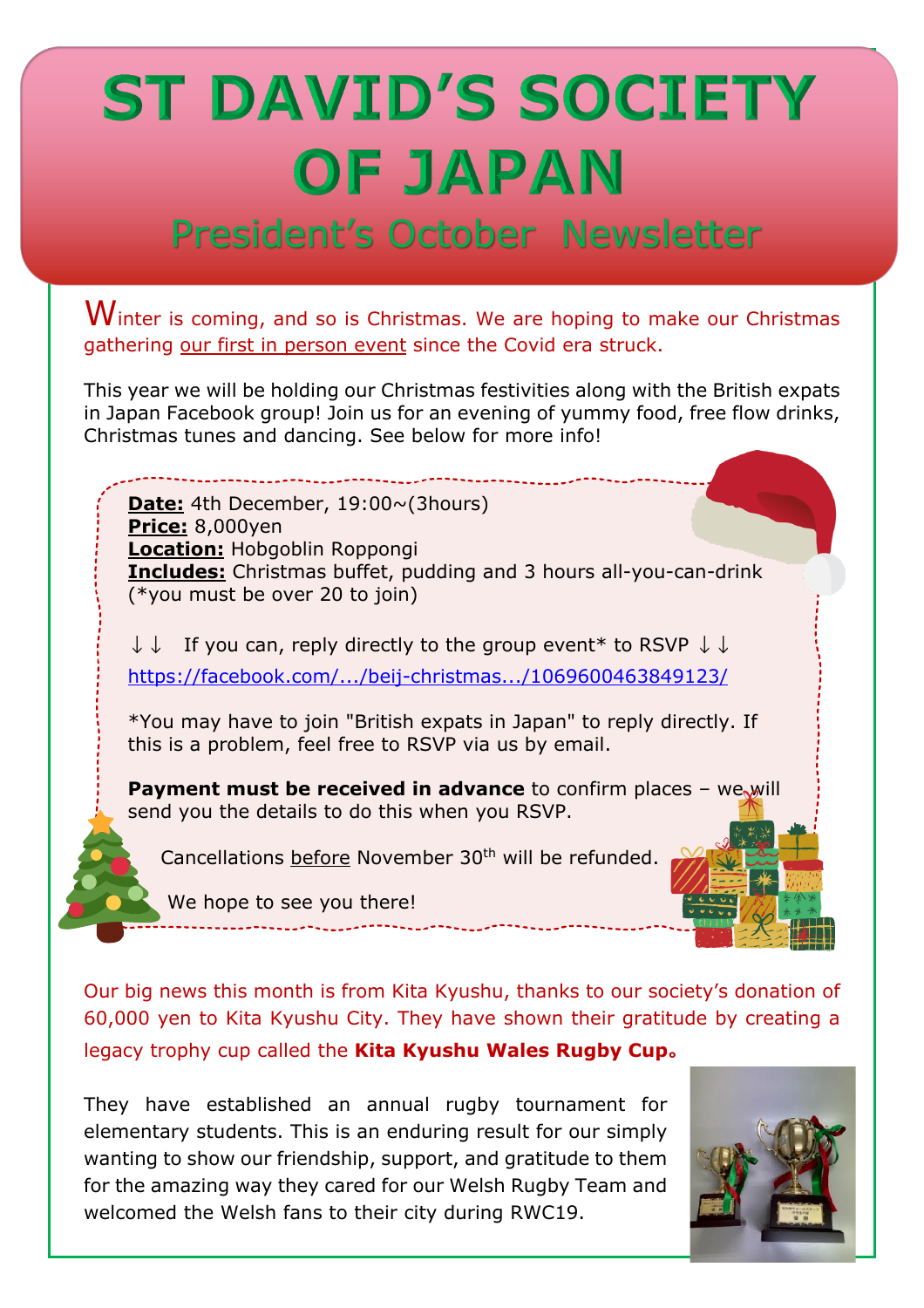Kita Kyushu was the host city for the Welsh team, and who among us can forget the image of the elementary students greeting the team as they arrived by singing our anthem!

**See here** for the facebook comment from Kita Kyushu to us regarding their Rugby Welsh Cup: https://www.facebook.com/odapan/posts/4351767961545191

I organized, and shared as a Society event, the first ever dedicated Welsh University launch on zoom, featuring Aberystwyth University and focusing on International Schools and Japanese schools interested in overseas short and long English courses.

Link for the video: https://fb.watch/8N\_dhAs\_ix/

### **Some interesting news stories from Wales.**

●Welsh Covid Pass issues in Cardiff: https://www.bbc.com/news/av/uk-wales-58820762

●Survivors of Aberfan share their memories

● Stunning Views of Mt Snowden showing the seasonal changes: https://www.bbc.com/news/av/uk-england-kent-44664719

● Short history of Wales video: https://www.youtube.com/watch?v=dpnYoWH4nBg

### **Interesting facts about our Welsh Language.**

"The senior language of men in Britain", according to Tolkien. Welsh is the most widespread language in one of the scarcest language families. A language with Celtic heart, soul, and structure and a minority language that has reversed its decline.

**Welsh Words in everyday English use!**  $[word \rightarrow welsh word (meaning)]$ Coombe, combe  $\rightarrow$  Cwm valley (Steep valley) Bard  $\rightarrow$  Bardd Avon  $\rightarrow$  Afon (River) Balderdash  $\rightarrow$  Baldordd (Crazy talk) Adder  $\rightarrow$  Neidr (Snake)